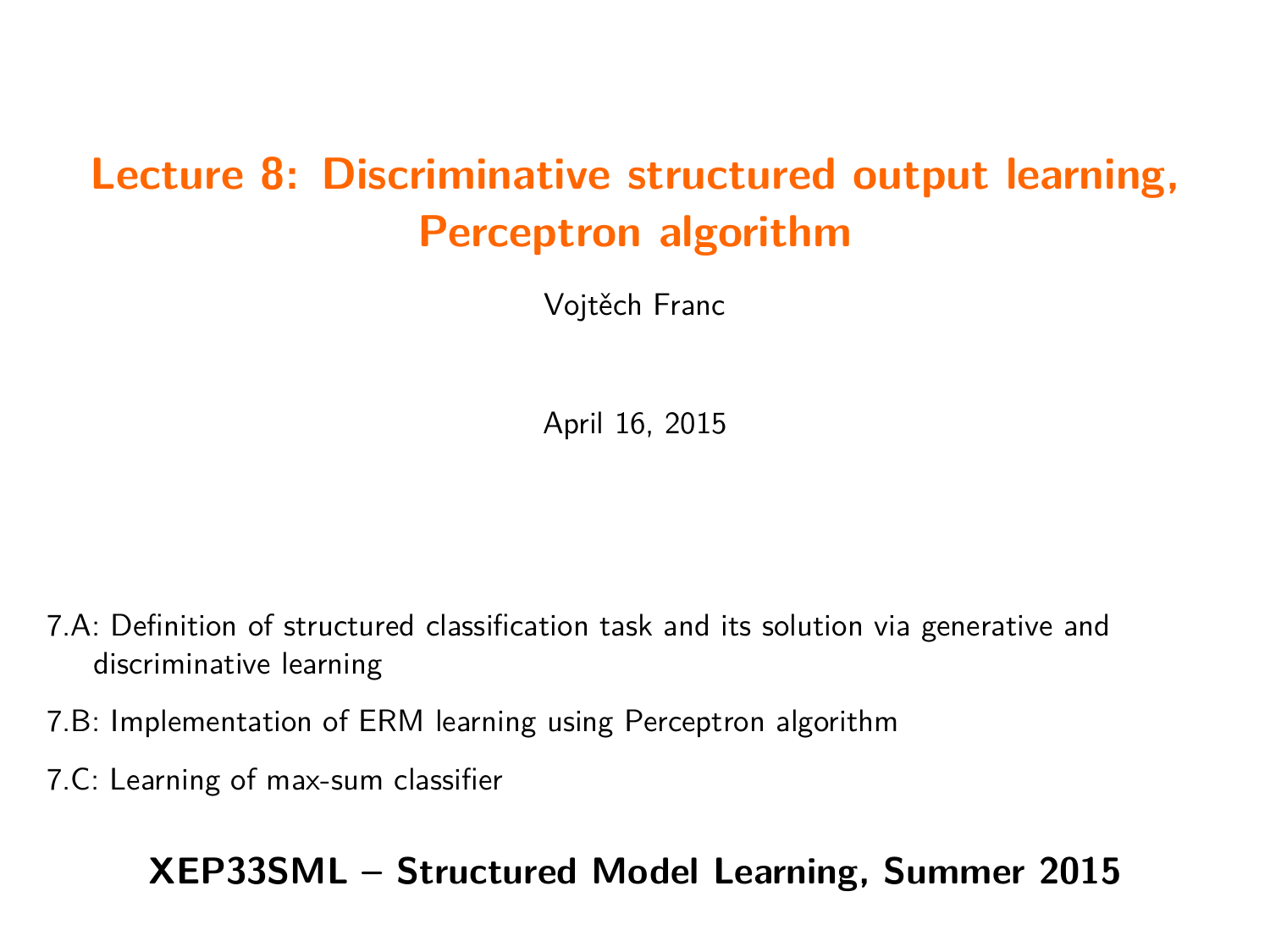# **7.A: Structured Output Classification**

#### **The setting**

- $\blacklozenge\ \ x\in\mathcal{X}$  is input (also observation or measurement)
- ◆  $\boldsymbol{y} \in \mathcal{Y}$  is output (also hidden state or label)
- $\blacklozenge$   $(\bm{x},\bm{y})$  are assumed to be realizations of random variables  $(X,Y)$  with p.d.f.  $p(\bm{x},\bm{y})$
- $\blacklozenge$   $\ell \colon \mathcal{Y} \times \mathcal{Y} \to [0,\infty)$  loss function

**The task** is to find the optimal (Bayes) classification strategy  $h\colon \mathcal{X} \to \mathcal{Y}$  achieving the minimal expected risk

$$
R^* = \inf_{h \colon \mathcal{X} \to \mathcal{Y}} R(h) \qquad \text{where} \qquad R(h) = \mathbb{E}_{(\bm{x}, \bm{y}) \sim p} [\ell(\bm{y}, h(\bm{x}))]
$$

Taxonomy based on the set  $\mathcal{Y}$ :

- 1. (Flat) classification:  $\mathcal{Y} = \{1, \ldots, K\}$
- 2. Structured output classification:  $\mathcal Y$  is a finite set of structured objects E.g.  $\bm{y}=(y_i\in\mathcal{Y}_i\mid i\in\mathcal{V})\in\mathcal{Y}=\mathcal{Y}_1\times\dots\times\mathcal{Y}_{|\mathcal{V}|}$  is a labeling of a set of parts  $\mathcal{V}.$

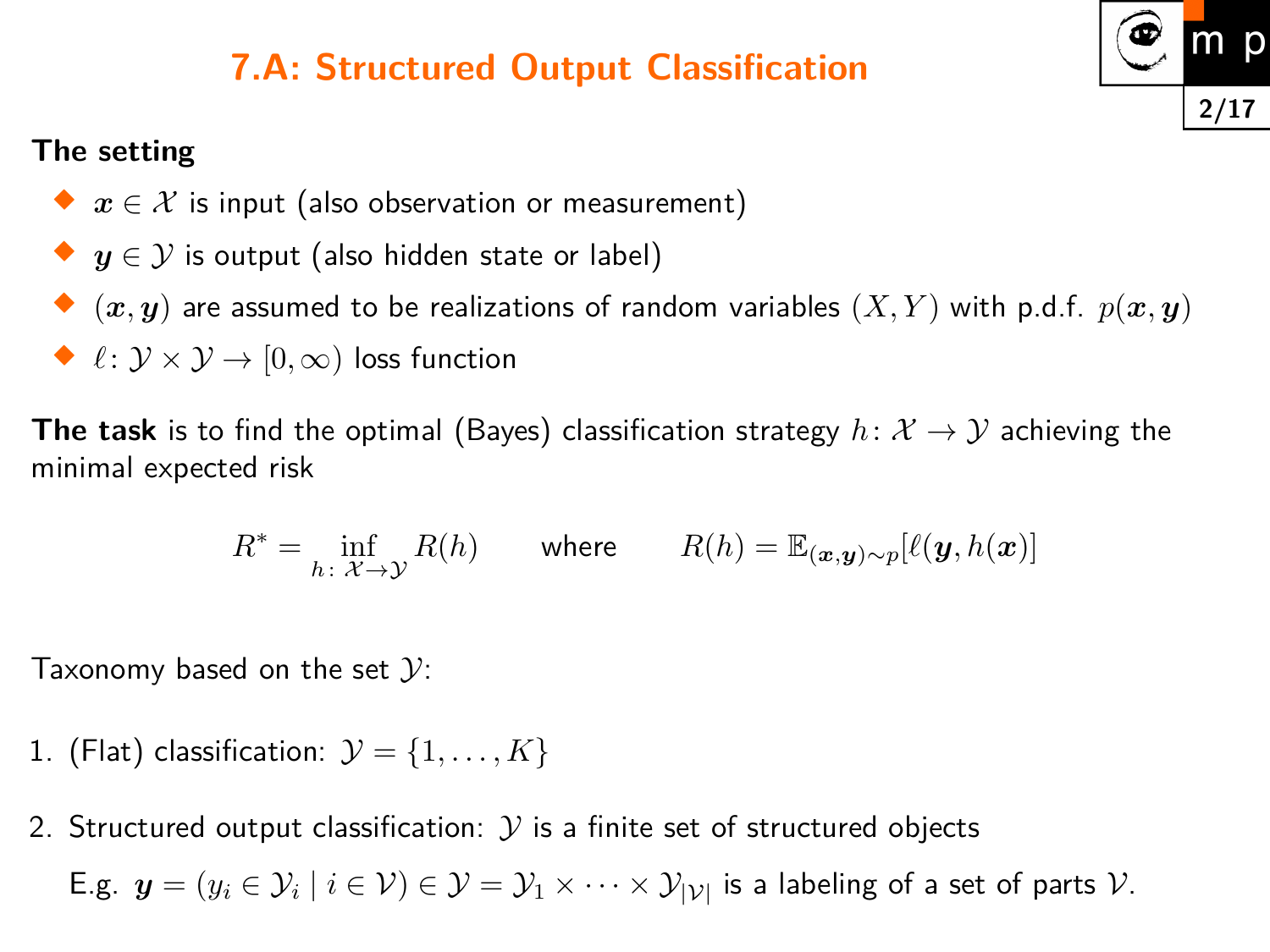#### **7.A: Learning: using examples to solve the task**

♦ Typically, *p*(*x, y*) is unknown but we are given training set

$$
\mathcal{T} = \{(\boldsymbol{x}^i, \boldsymbol{y}^i) \in \mathcal{X} \times \mathcal{Y} \mid i \in \mathcal{I} = \{1, \dots, m\}\}\
$$

drawn from i.i.d. random variables with p.d.f.  $p(x, y)$ .

- ◆ Given training set  $\mathcal T$ , the learning algorithm  $A\colon \cup_{m=1}^\infty$   $(\mathcal X \times \mathcal Y)^m \to \mathcal H$  selects a classifier  $h_{\mathcal{T}}$  from a fixed class of strategies  $\mathcal{H} \subseteq \mathcal{Y}^{\mathcal{X}}$ .
- ♦ The learning algorithm is characterized by the excess error:

$$
\underbrace{\left(R(h_{\mathcal{T}}) - R^*\right)}_{\text{excess error}} = \underbrace{\left(R(h_{\mathcal{T}}) - R(h_{\mathcal{H}})\right)}_{\text{estimation error}} + \underbrace{\left(R(h_{\mathcal{H}}) - R^*\right)}_{\text{approximation error}}
$$

where  $h_{\mathcal{H}}$  denotes the optimal classifier within the class  $\mathcal{H}$ , i.e

$$
R(h_{\mathcal{H}}) = \inf_{h \in \mathcal{H}} R(h)
$$

♦ Selection of the class of strategies  $H$  controls the trade-off between the estimation error (depends on  $\mathcal H$  and  $m$ ) and the approximation error (depends on  $\mathcal H$ ).

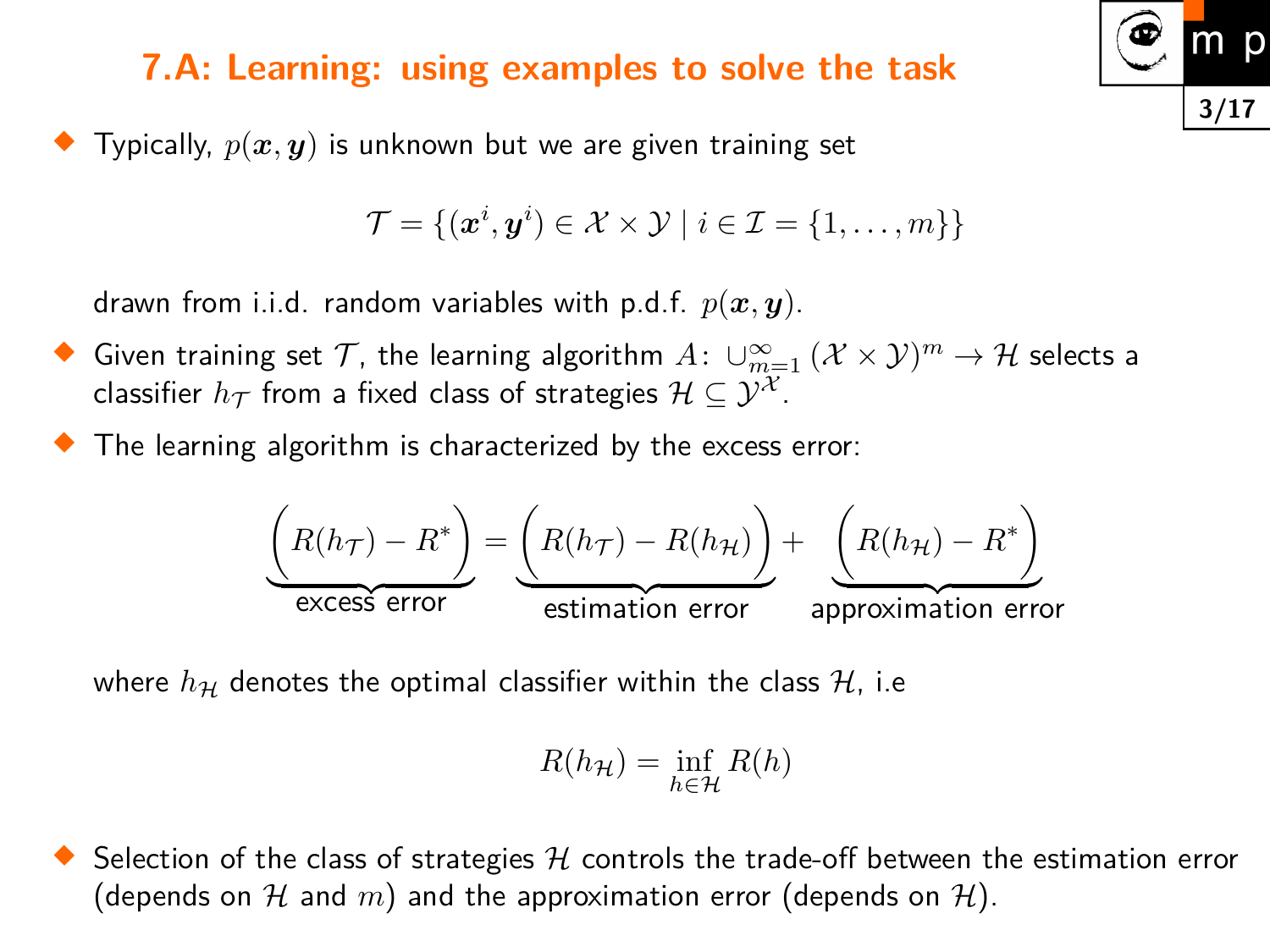### **7.A: Generative learning (lectures 3-7)**

1. Use the training set  $\mathcal{T} = \{(\bm{x}^i, \bm{y}^i) \in \mathcal{X} \times \mathcal{Y} \mid i \in \{1, \dots, m\}\}$  to approximate  $p(\bm{x}, \bm{y})$  by  $\hat{p}(\boldsymbol{x}, \boldsymbol{y})$ .

For example, use the Maximum-Likelihood method:

(a) Guess the shape of the distribution, e.g.  $\hat{p}_{\bm{u}}(\bm{x},\bm{y})=\frac{1}{Z(\bm{u})}\exp\langle\bm{u},\bm{\Psi}(\bm{x},\bm{y})\rangle$ ,  $\bm{u}\in\mathcal{U}$ (b) Find the ML estimate

$$
\boldsymbol{u}_\mathcal{T} \in \operatornamewithlimits{argmax}_{\boldsymbol{u}\in\mathcal{U}} \sum_{i=1}^m \log \hat{p}_{\boldsymbol{u}}(\boldsymbol{x}^i, \boldsymbol{y}^i)
$$

2. Construct a plug-in classifier

$$
h_{\mathcal{T}}(\bm{x}) \in \operatornamewithlimits{argmin}_{h \colon \mathcal{X} \to \mathcal{Y}} \mathbb{E}_{(\bm{x},\bm{y}) \sim \hat{p}}[\ell(\bm{y},h(\bm{x}))]
$$

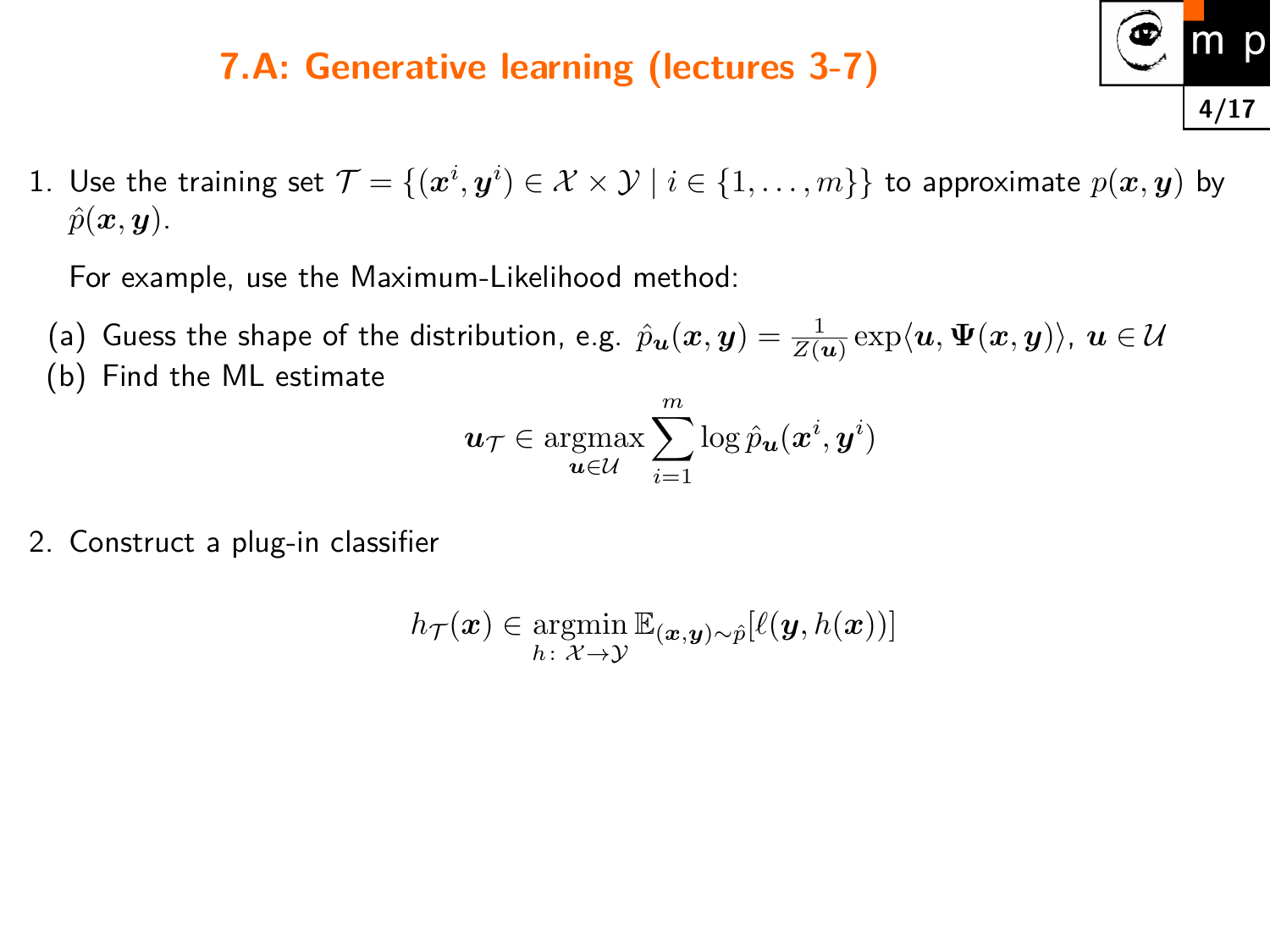### **7.A: Discriminative learning**



 $h_{\mathcal{T}} \in \operatorname{argmin} R_{\mathcal{T}}(h)$  $h \in H$ 

where  $\mathcal{H} \subseteq \mathcal{Y}^{\mathcal{X}}$  is a fixed class of strategies.

♦ For example, the Empirical Risk Minimization (ERM) learning uses the empirical risk

$$
R_{\mathcal{T}}(h) = \frac{1}{m} \sum_{i=1}^m \ell(\bm{y}^i, h(\bm{x}^i))
$$

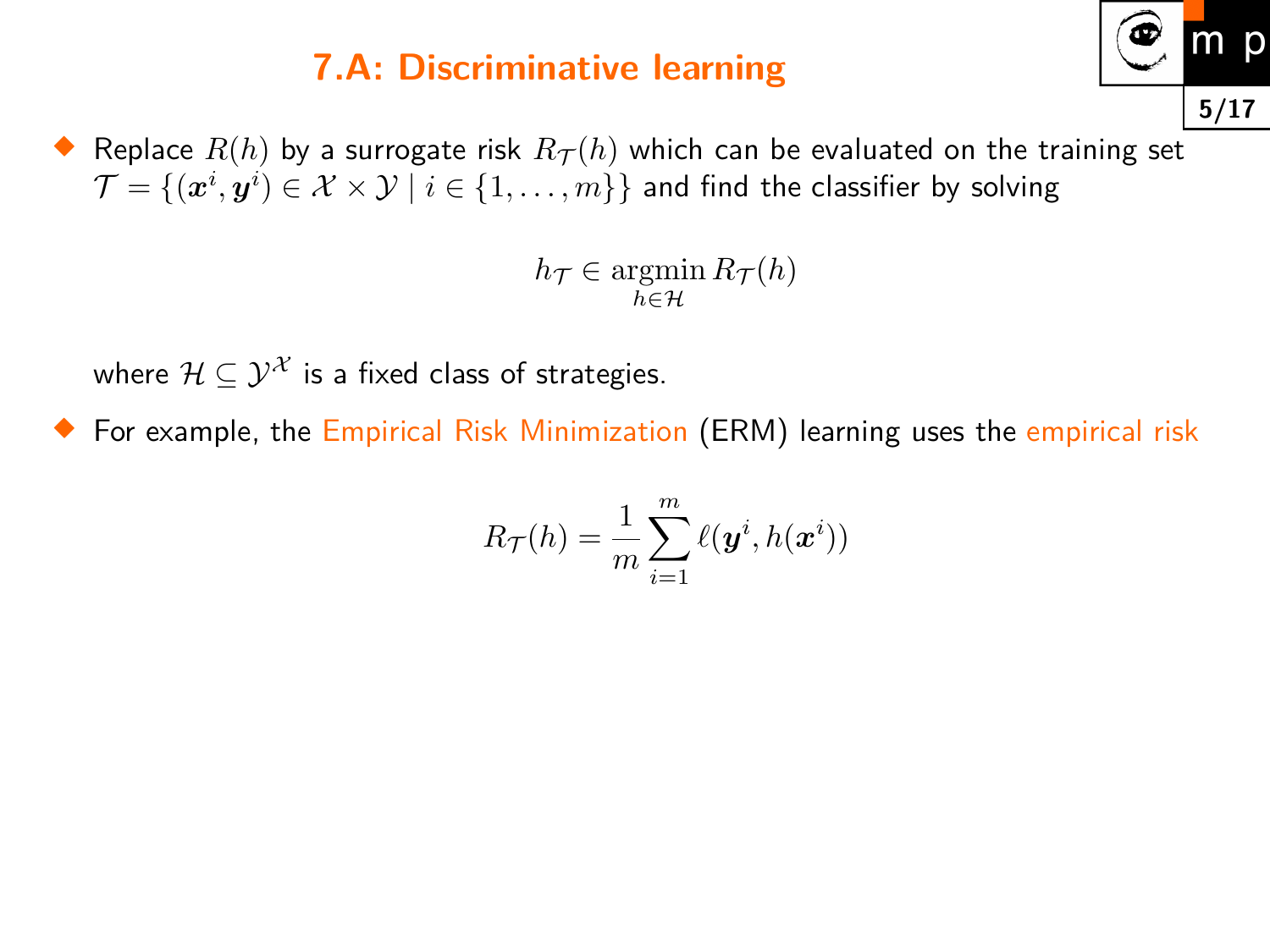#### **7.A: Statistical Consistency**

 $\textbf{Definition 1.} \quad \textit{Let } \mathcal{H} \subseteq \mathcal{Y}^\mathcal{X} \textit{ be a class of strategies.} \textit{ Let } A \colon \cup_{m=1}^\infty \left(\mathcal{X} \times \mathcal{Y}\right)^m \to \mathcal{H} \textit{ be a }$ *learning algorithm which returns a classifier*  $h_T \in H$  for given training set  $\mathcal{T} = ((\bm{x}^i, \bm{y}^i) \in \mathcal{X} \times \mathcal{Y} \mid i \in \{1, \dots, m\}\}$  generated from i.i.d. with  $p(\bm{x}, \bm{y})$ . The algorithm *A* is statistically consistent in H w.r.t.  $p(x, y)$  if for all  $\varepsilon > 0$  it holds that

**6/17**

$$
\lim_{m \to \infty} \mathbb{P}_{\mathcal{T} \sim p^m} \bigg( R(h_{\mathcal{T}}) - R(h_{\mathcal{H}}) \ge \varepsilon \bigg) = 0
$$

If  $A$  is consistent for all  $p(x, y)$  then  $A$  is so called universally consistent in  $H$ .

In words, with the number of examples going to infinity the estimation error converges in probability to zero.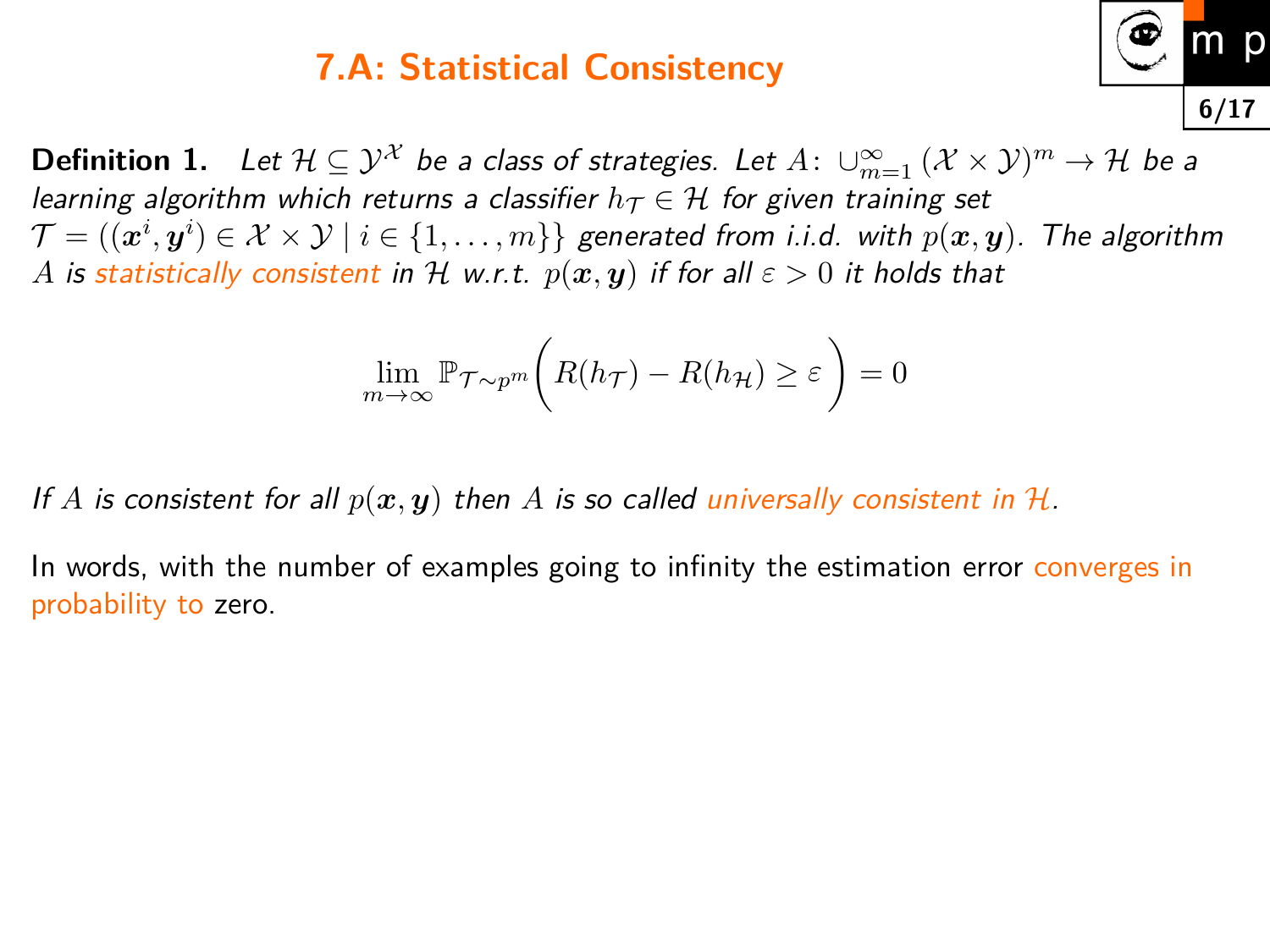### **7.A: Consistency of ERM**

The estimation error of ERM can be upper bounded as follows:

$$
R(h_{\mathcal{T}}) - R(h_{\mathcal{H}}) = \left(R(h_{\mathcal{T}}) - R_{\mathcal{T}}(h_{\mathcal{T}})\right) + \underbrace{\left(R_{\mathcal{T}}(h_{\mathcal{T}}) - R_{\mathcal{T}}(h_{\mathcal{H}})\right)}_{\text{non-pos. due to ERM}} + \left(R_{\mathcal{T}}(h_{\mathcal{H}}) - R(h_{\mathcal{H}})\right)
$$
  

$$
\leq \left(R(h_{\mathcal{T}}) - R_{\mathcal{T}}(h_{\mathcal{T}})\right) + \left(R_{\mathcal{T}}(h_{\mathcal{H}}) - R(h_{\mathcal{H}})\right)
$$
  

$$
\leq 2 \sup_{h \in \mathcal{H}} \left|R(h) - R_{\mathcal{T}}(h)\right|
$$

 $\textsf{Therefore} \, \, \varepsilon \leq R(h_\mathcal{T}) - R(h_\mathcal{H}) \,$  implies  $\frac{\varepsilon}{2} \leq \sup_{h \in \mathcal{H}}$  $\Big\}$  $\overline{\phantom{a}}$  $\overline{\phantom{a}}$  $\overline{\phantom{a}}$  $R(h) - R_{\mathcal{T}}(h)$  $\begin{array}{c} \hline \end{array}$  $\overline{\phantom{a}}$  $\overline{\phantom{a}}$  $\vert$ and thus

$$
\mathbb{P}_{\mathcal{T}\sim p^m}\bigg(R(h_{\mathcal{T}}) - R(h_{\mathcal{H}}) \ge \varepsilon\bigg) \le \mathbb{P}_{\mathcal{T}\sim p^m}\bigg(\sup_{h\in\mathcal{H}}\bigg|R(h) - R_{\mathcal{T}}(h)\bigg| \ge \frac{\varepsilon}{2}\bigg)
$$

$$
\begin{array}{c}\n\textcircled{\color{red}m} \\
\hline\n\end{array}
$$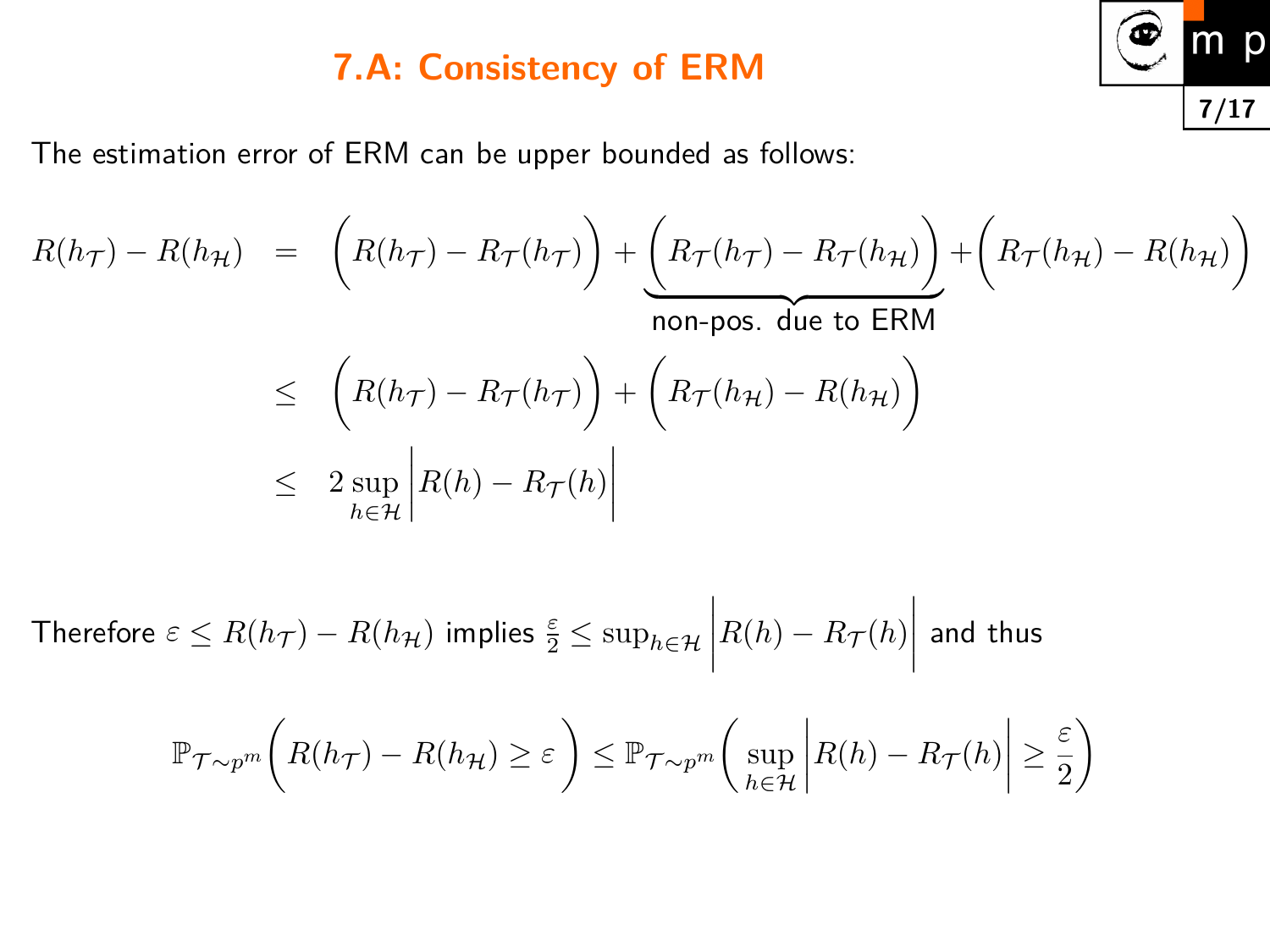#### **7.A: Uniform convergence of emprical risk**

**Definition 2.** The empirical risk converges uniformly to the expected risk in  $\mathcal{H} \subseteq \mathcal{Y}^{\mathcal{X}}$  if for all  $\varepsilon > 0$  it holds that

$$
\lim_{m \to \infty} \mathbb{P}_{\mathcal{T} \sim p^m} \bigg( \sup_{h \in \mathcal{H}} \bigg| R(h) - R_{\mathcal{T}}(h) \bigg| \ge \varepsilon \bigg) = 0
$$

**Corrolary:** The uniform convergence of the empirical risk in  $H$  implies the consistency of ERM in  $H$  as we see from previous slide.

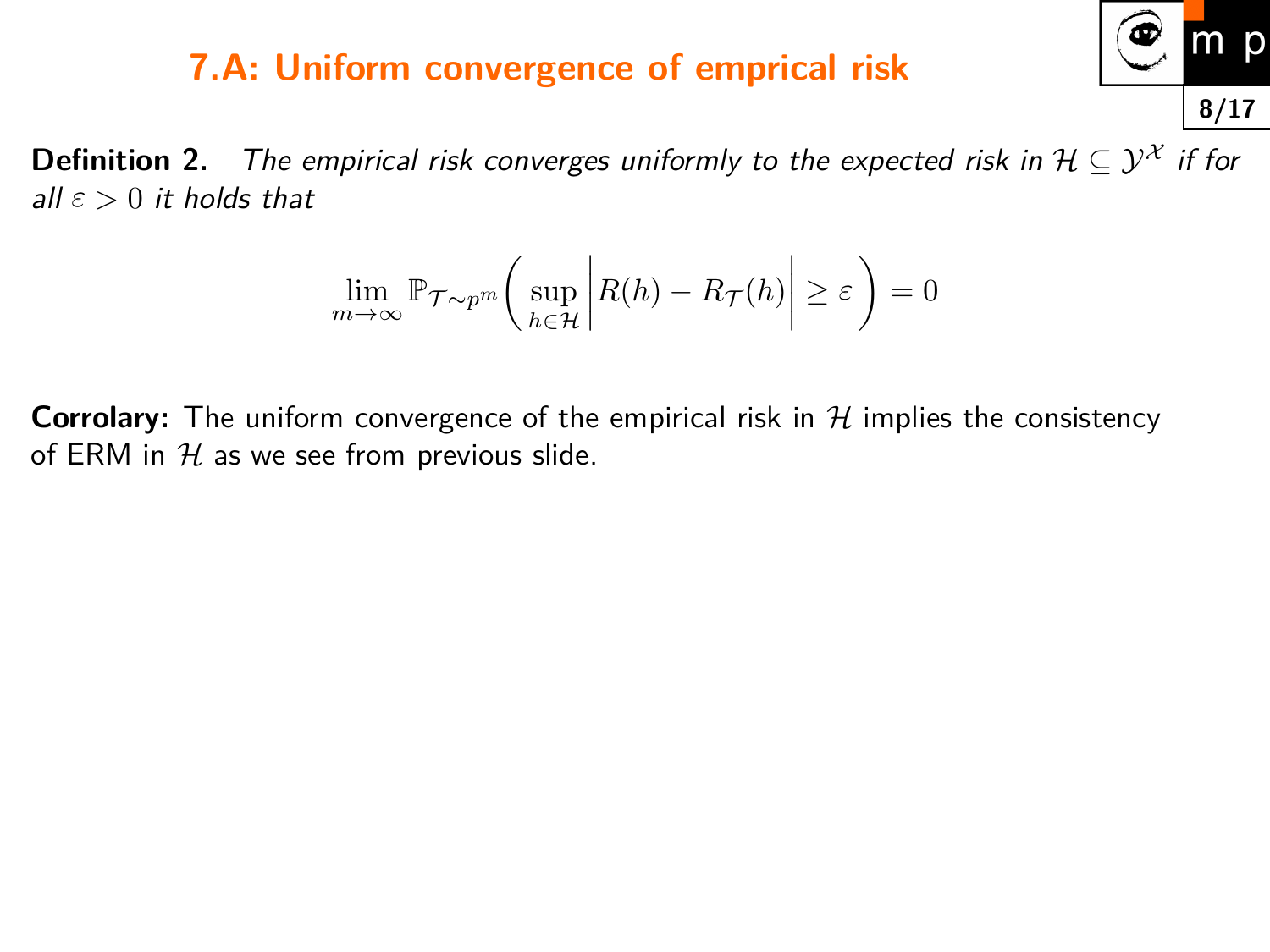#### **7.A: Uniform convergence of emprical risk**

Two examples of  $H$  when the empirical risk converges uniformly:

1.  $H$  is a finite set. Then,

$$
\mathbb{P}_{\mathcal{T} \sim p^m} \bigg( \max_{h \in \mathcal{H}} \bigg| R(h) - R_{\mathcal{T}}(h) \bigg| \ge \varepsilon \bigg) \le 2|\mathcal{H}| \exp \bigg( \frac{-2m \,\varepsilon^2}{l_{max}} \bigg)
$$

where  $l_{max} = \max_{\bm{y}, \bm{y}'} \ell(\bm{y}, \bm{y}').$ 

A similar bound for the ML learning was explained in Lecture 6, section 5.

2.  $\ell(\bm{y},\bm{y}') = [\bm{y} \neq \bm{y}']$  and VC-dimension of  ${\cal H}$  is finite.

VC-dimension (capacity) of  $H$  is the maximal number of inputs which can be classified by strategies from  ${\mathcal H}$  in all possible (that is  $|{\mathcal Y}|^d)$  ways.

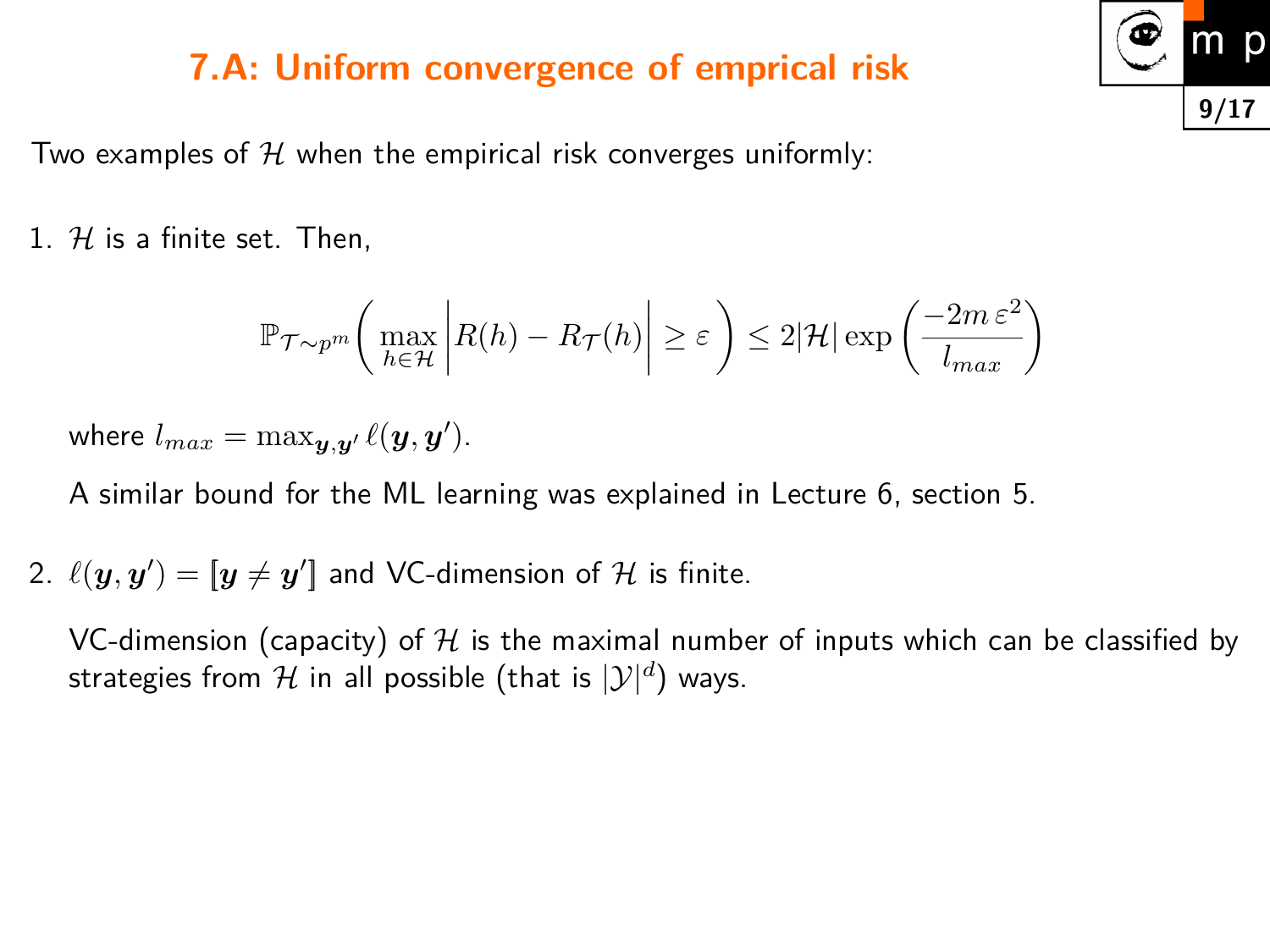#### **7.B: Learning linear classifier from separable examples**

Let us consider  $H$  composed of all linear classifiers

$$
h({\bm{x}};{\bm{w}}) = \operatornamewithlimits{argmax}_{{\bm{y}}\in\mathcal{Y}} \langle {\bm{w}}, \bm{\Psi}({\bm{x}},{\bm{y}}) \rangle
$$

where  $\bm{w}\in\mathbb{R}^n$  are the parameters and  $\bm{\Psi}\colon{\cal X}\times\mathcal{Y}\to\mathbb{R}^n$  is a fixed function (feature map).

**Definition 3.** (Linearly separable examples) The examples  $\{(\bm{x}^i,\bm{y}^i)\in\mathcal{X}\times\mathcal{Y}\mid i\in\mathcal{I}=\{1,\ldots,m\}\}$  are called linearly separable if there exists  $\bm{w}\in\mathbb{R}^n$ such that

$$
\left\langle \boldsymbol{w}, \boldsymbol{\Psi}(\boldsymbol{x}^{i}, \boldsymbol{y}^{i})\right\rangle > \left\langle \boldsymbol{w}, \boldsymbol{\Psi}(\boldsymbol{x}^{i}, \boldsymbol{y})\right\rangle, \quad \forall i \in \mathcal{I}, \boldsymbol{y} \in \mathcal{Y} \setminus \{\boldsymbol{y}^{i}\}
$$

**Implementation of ERM:** For a loss function  $\ell(\mathbf{y}, \mathbf{y}) = 0$ ,  $\mathbf{y} \in \mathcal{Y}$ , the linearly separable examples imply that there exists a linear classifier given by  $\bm{w}\in\mathbb{R}^n$  with zero empirical risk, i.e.,

$$
h(\bm x^i;\bm w)=\bm y^i\,,\quad \forall i\in\mathcal{I}
$$

hence the ERM can be translated to solving a set of  $m(|\mathcal{Y}|-1)$  linear inequalities.

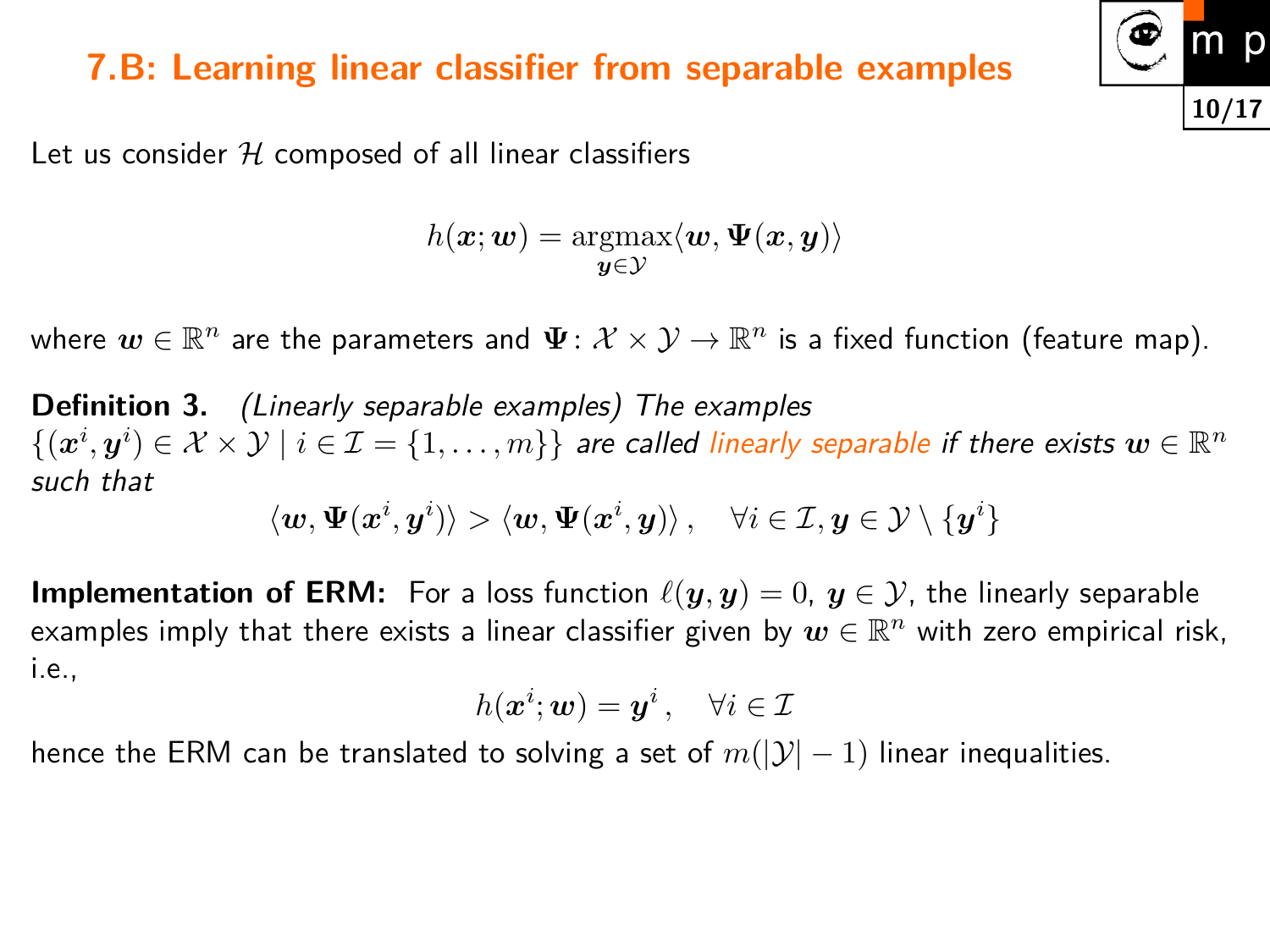### **7.B: Perceptron algorithm**



**Task:** given a set of point  $\{ \boldsymbol{a}^i \in \mathbb{R}^n \mid i \in \mathcal{I} \}$  we want to find  $\boldsymbol{w} \in \mathbb{R}^n$  which satisfies the linear inequalities

$$
\langle \boldsymbol{w}, \boldsymbol{a}^i \rangle > 0 \,, \qquad \forall i \in \mathcal{I} \,.
$$

If the task has a solution then the points are linearly separable.

#### **Algorithm 1** Perceptron

1: Set 
$$
w^0 = 0
$$
,  $t \leftarrow 0$ 

2:  $t \leftarrow t + 1$ 

3: Find index  $j \in \mathcal{I}$  of a violating inequality such that

$$
\langle \bm{w}^t, \bm{a}^j \rangle \leq 0
$$

4: If there is no violating inequality return *w<sup>t</sup>* . Otherwise update

$$
\boldsymbol{w}^{t+1} = \boldsymbol{w}^{t} + \boldsymbol{a}^{j}
$$

and go to Step 2.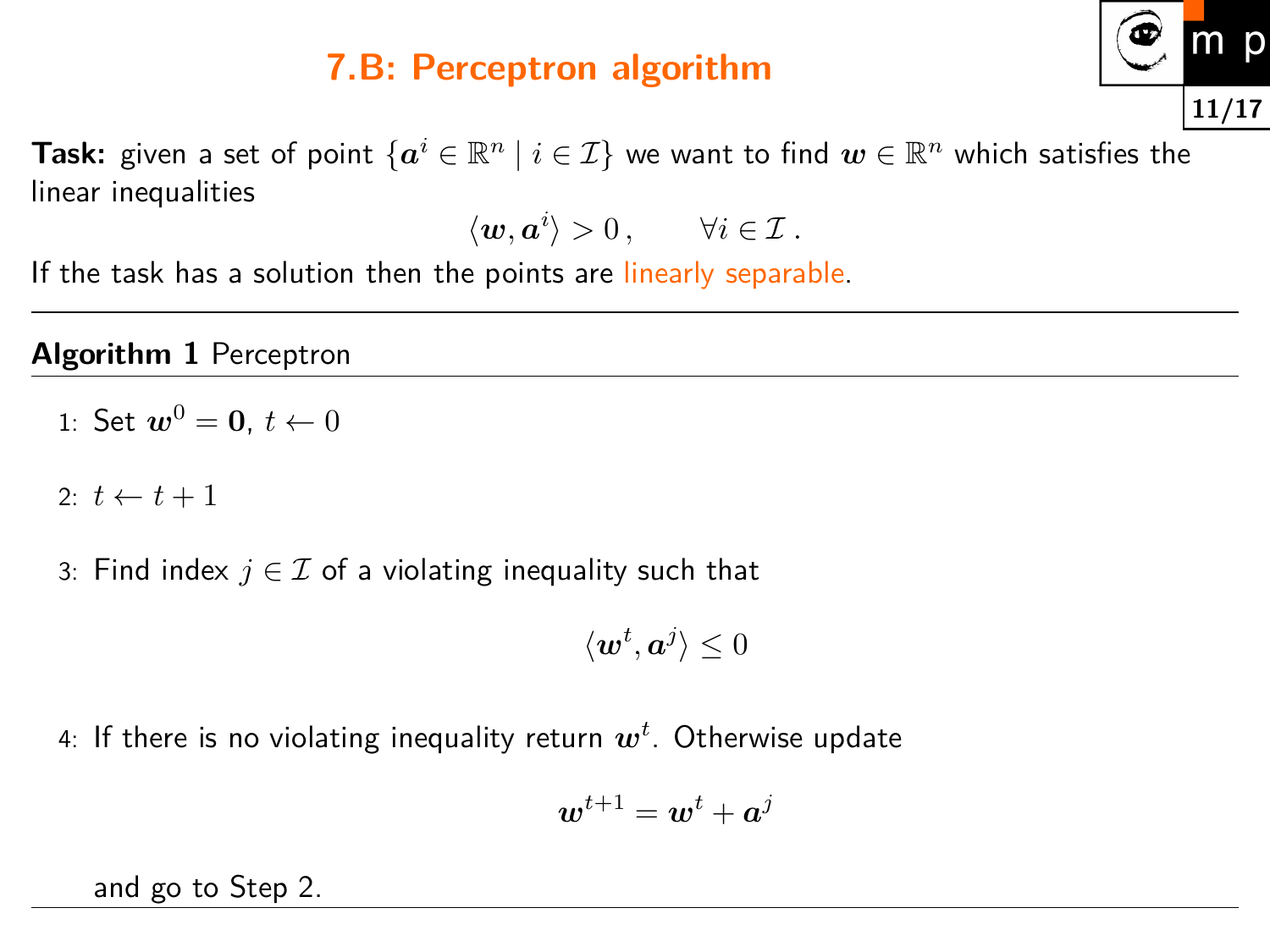### **7.B: Convergence of Perceptron**



<span id="page-11-0"></span>**Theorem 1.** For any linearly separable points  $\{\boldsymbol{a}^i \in \mathbb{R}^n \mid i \in \mathcal{I}\}$ , the Perceptron algorithm terminates in *A*<sup>2</sup>

 $\gamma^2$ 

steps at most where

$$
A = \max_{i \in \mathcal{I}} \|\bm{a}^i\|_2 \qquad \text{and} \qquad \gamma = \max_{\bm{w} \in \mathbb{R}^n} \min_{i \in \mathcal{I}} \frac{\langle \bm{w}, \bm{a}^i \rangle}{\|\bm{w}\|_2}
$$

Note that the upper bound  $\frac{A^2}{\gamma^2}$  does not depend on the number of points  $m=|\mathcal{I}|.$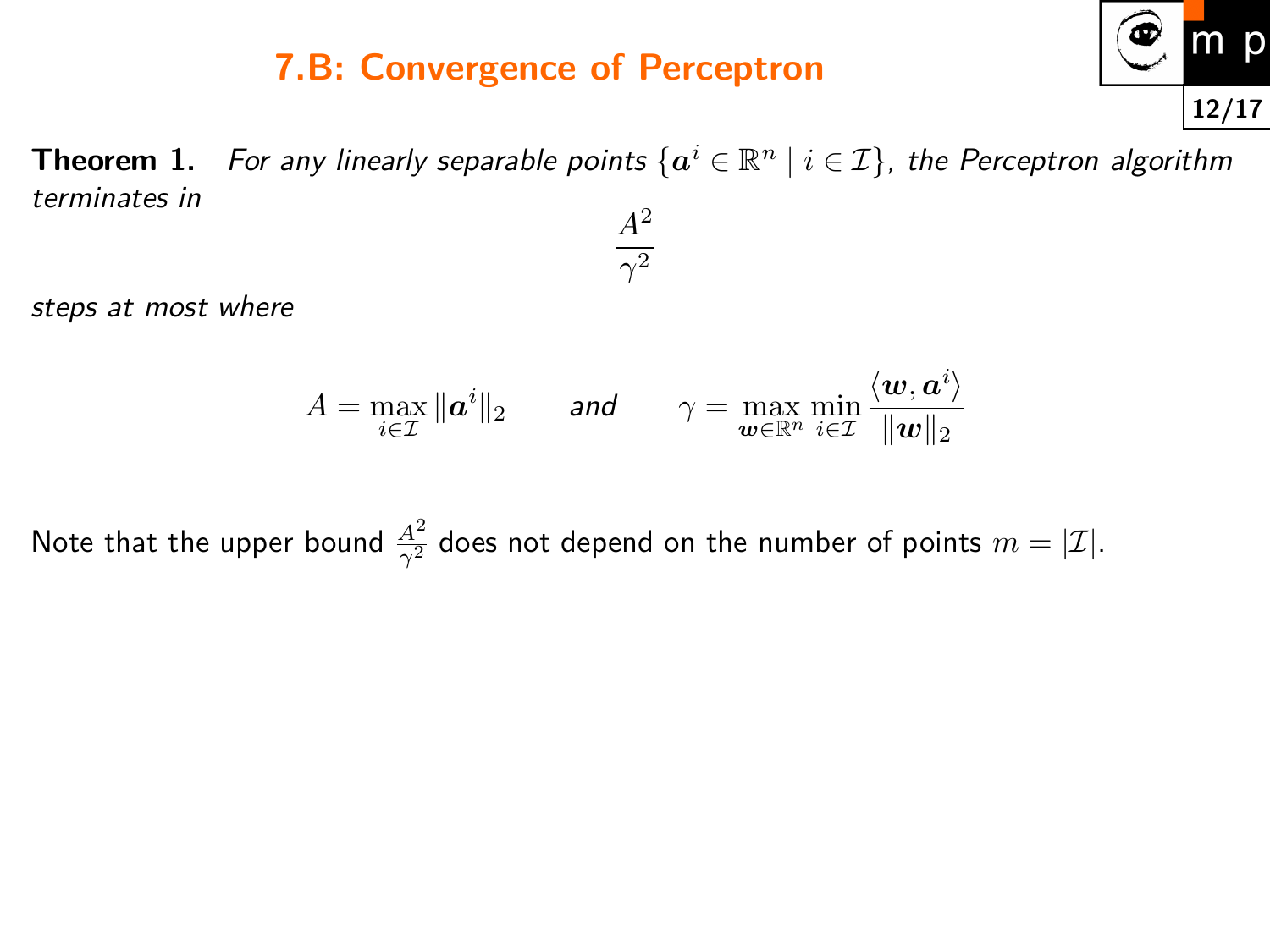#### **7.B: Perceptron applied for learning linear classifier**

 $\bf{Task:}$  Given linearly separable training set  $\{(\bm{x}^i, \bm{y}^i) \in \mathcal{X} \times \mathcal{Y} \mid i \in \mathcal{I} = \{1, \dots, m\}\}$  find parameters  $\boldsymbol{w}\in\mathbb{R}^n$  of linear classifier

$$
h(\bm{x};\bm{w}) = \operatornamewithlimits{argmax}_{\bm{y} \in \mathcal{Y}} \langle \bm{w}, \bm{\Psi}(\bm{x},\bm{y}) \rangle
$$

such that  $h(\boldsymbol{x}^i;\boldsymbol{w})=\boldsymbol{y}^i$ ,  $i\in\mathcal{I}$ .

#### **Algorithm 2** Perceptron

1: Set  $w \leftarrow 0$ 

2: Find erroneous example  $j \in \mathcal{I}$  such that

$$
\boldsymbol{y}^j \neq \hat{\boldsymbol{y}}^j \quad \text{where} \quad \hat{\boldsymbol{y}}^j = h(\boldsymbol{x}^j)
$$

3: If there is no erroneous example return *w*. Otherwise update

$$
\boldsymbol{w} \leftarrow \boldsymbol{w} + \boldsymbol{\Psi}(\boldsymbol{x}^j, \boldsymbol{y}^j) - \boldsymbol{\Psi}(\boldsymbol{x}^j, \hat{\boldsymbol{y}}^j)
$$

and go to Step 2.

$$
\begin{array}{c}\n\textcircled{\color{blue} m} \\
\hline\n\end{array}
$$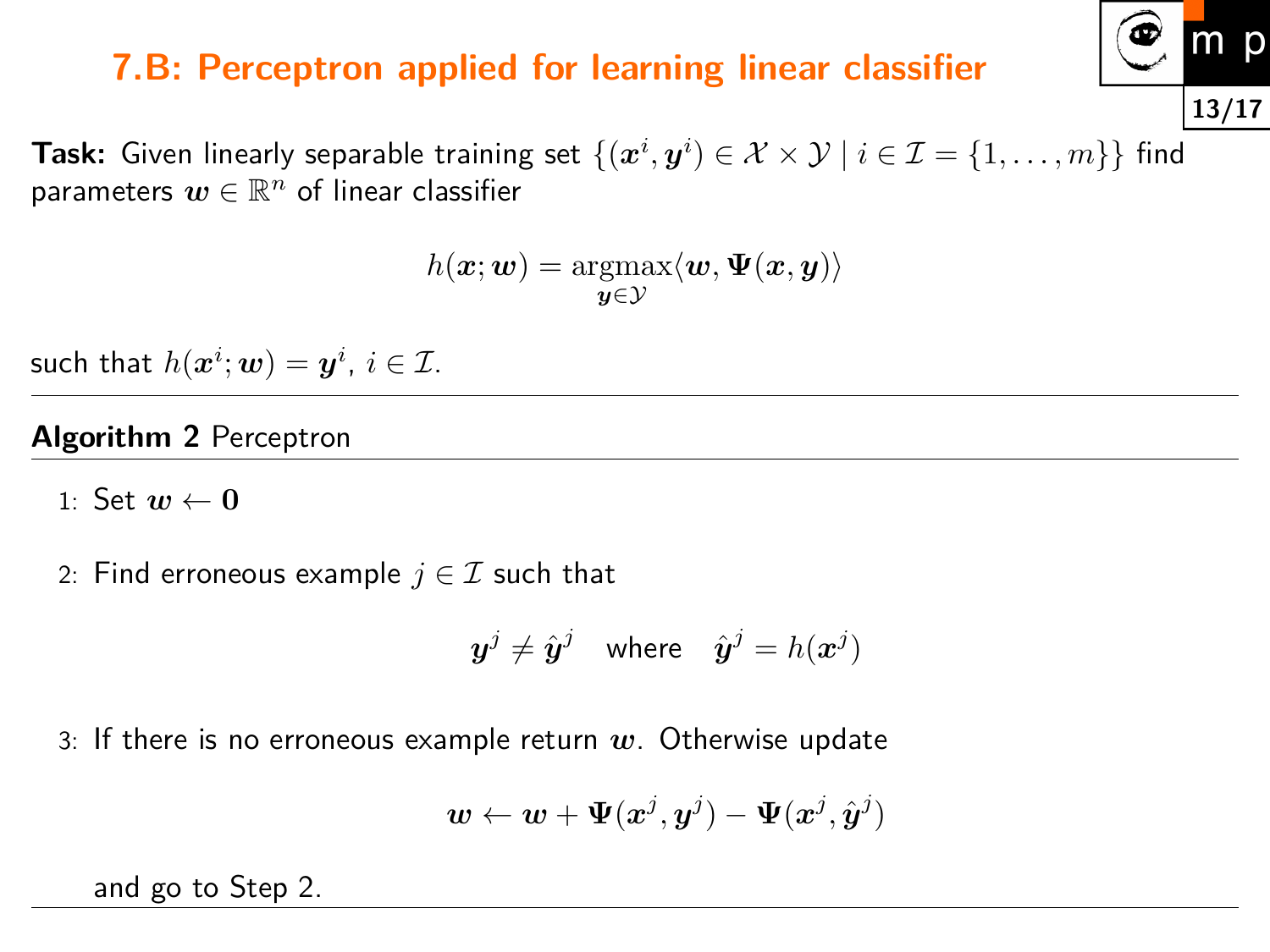### **7.B: Perceptron applied for learning linear classifier**

 $\blacklozenge$  By Theorem [1](#page-11-0) we have a guarantee that for linearly separable training set  $\{(\bm{x}^i, \bm{y}^i) \in \mathcal{X} \times \mathcal{Y} \mid i \in \mathcal{I}\}$  the Perceptron terminates after at most  $\frac{\bar{A}^2}{\gamma^2}$  $\frac{A^2}{\gamma^2}$  iterations where

$$
A = \max_{i \in \mathcal{I}, \boldsymbol{y} \in \mathcal{Y} \setminus \{\boldsymbol{y}^i\}} \|\boldsymbol{\Psi}(\boldsymbol{x}^i, \boldsymbol{y}^i) - \boldsymbol{\Psi}(\boldsymbol{x}^i, \boldsymbol{y})\|
$$

and

$$
\gamma = \max_{\bm{w} \in \mathbb{R}^n} \min_{i \in \mathcal{I}, \bm{y} \in \mathcal{Y} \setminus \{\bm{y}^i\}} \frac{\langle \bm{w}, \bm{\Psi}(\bm{x}^i, \bm{y}^i) - \bm{\Psi}(\bm{x}^i, \bm{y}) \rangle}{\|\bm{w}\|_2}
$$

♦ Perceptron requires only the classification oracle  $h(x; w)$  which does the hard task of searching for the violating inequality among  $|y|$  options.

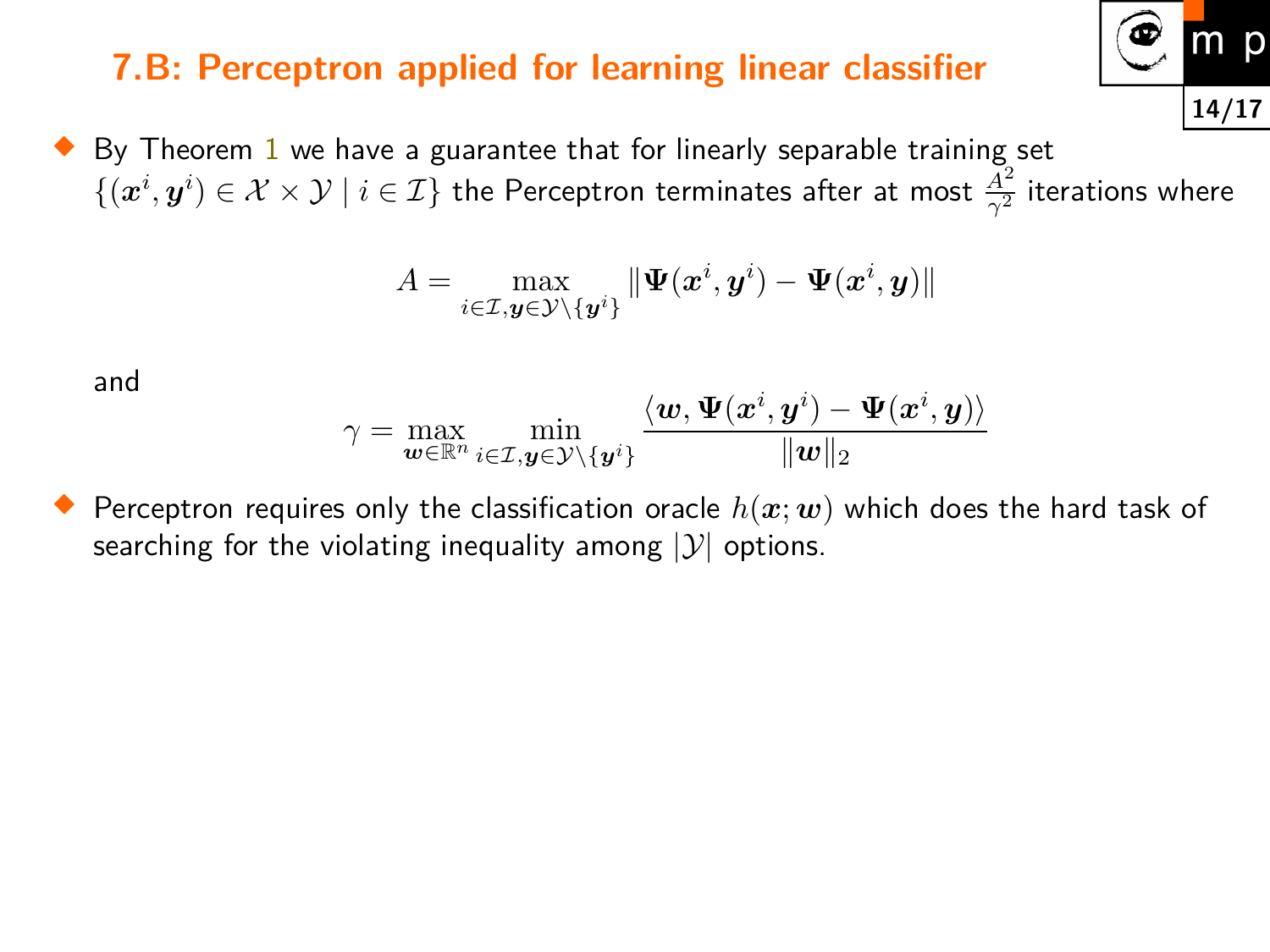#### **7.C: Max-sum classifier**

#### **Setting:**

- $\blacklozenge$   $(\mathcal{V}, \mathcal{E})$  is undirected graph;  $\mathcal{V}$  are parts and  $\mathcal{E} \subseteq \binom{|\mathcal{V}|}{2}$ 2  $\setminus$ pairs of related parts
- $\blacklozenge$  each part  $v \in \mathcal{V}$  described by observation  $x \in \mathcal{X}$  and label  $y \in \mathcal{Y};$   $\mathcal{X}$  and  $\mathcal{Y}$  are finite

**15/17**

- ◆  $q_v: \mathcal{X} \times \mathcal{Y} \to \mathbb{R}$  quality of label  $y_v$  given  $x_v$ ;  $q = (g_v(x, y) \in \mathbb{R} \mid x \in \mathcal{X}, y \in \mathcal{Y}, v \in \mathcal{V})$
- $\blacklozenge$   $g_{vv'}: \mathcal{Y} \times \mathcal{Y} \rightarrow \mathbb{R}$  quality a label pair  $(y_v, y_{v'});$  $\boldsymbol{g} = (g_{vv'}(y,y')\in \mathbb{R} \mid (y,y')\in \mathcal{Y}^2, \{v,v'\} \in \mathcal{E})$

**Max-sum classifier:** Given observations  $x = (x_v \in \mathcal{X} \mid v \in \mathcal{V}) \in \mathcal{X}^{\mathcal{V}}$ , the max-sum classifier  $h\colon{\cal X}^{\cal V}\to{\cal Y}^{\cal V}$  returns labeling  $\bm{y}=(y_v\in{\cal Y}\,|\,v\in{\cal V})\in{\cal Y}^{\cal V}$  with the maximal overall quality

$$
h(\boldsymbol{x};\boldsymbol{q},\boldsymbol{g})\in\operatornamewithlimits{argmax}_{\boldsymbol{y}\in\mathcal{Y}^{\mathcal{V}}}f(\boldsymbol{x},\boldsymbol{y};\boldsymbol{q},\boldsymbol{g})
$$

where

$$
f(\boldsymbol{x}, \boldsymbol{y}; \boldsymbol{q}, \boldsymbol{g}) = \sum_{v \in \mathcal{V}} q_v(x_v, y_v) + \sum_{\{v, v'\} \in \mathcal{E}} g_{vv'}(y_v, y_{v'})
$$

The max-sum classifier is an instance of the linear classifier since  $f(\bm{x},\bm{y};\bm{q},\bm{g}) = \langle \Psi(\bm{x},\bm{y}), \bm{w} \rangle$  where  $\bm{w} = (\bm{q},\bm{g})$  and  $\Psi \colon \mathcal{X}^\mathcal{Y} \times \mathcal{Y}^\mathcal{V} \to \mathbb{R}^{|\mathcal{Y}||\mathcal{V}| + |\mathcal{E}||\mathcal{Y}|^2}$  is constructed appropriately.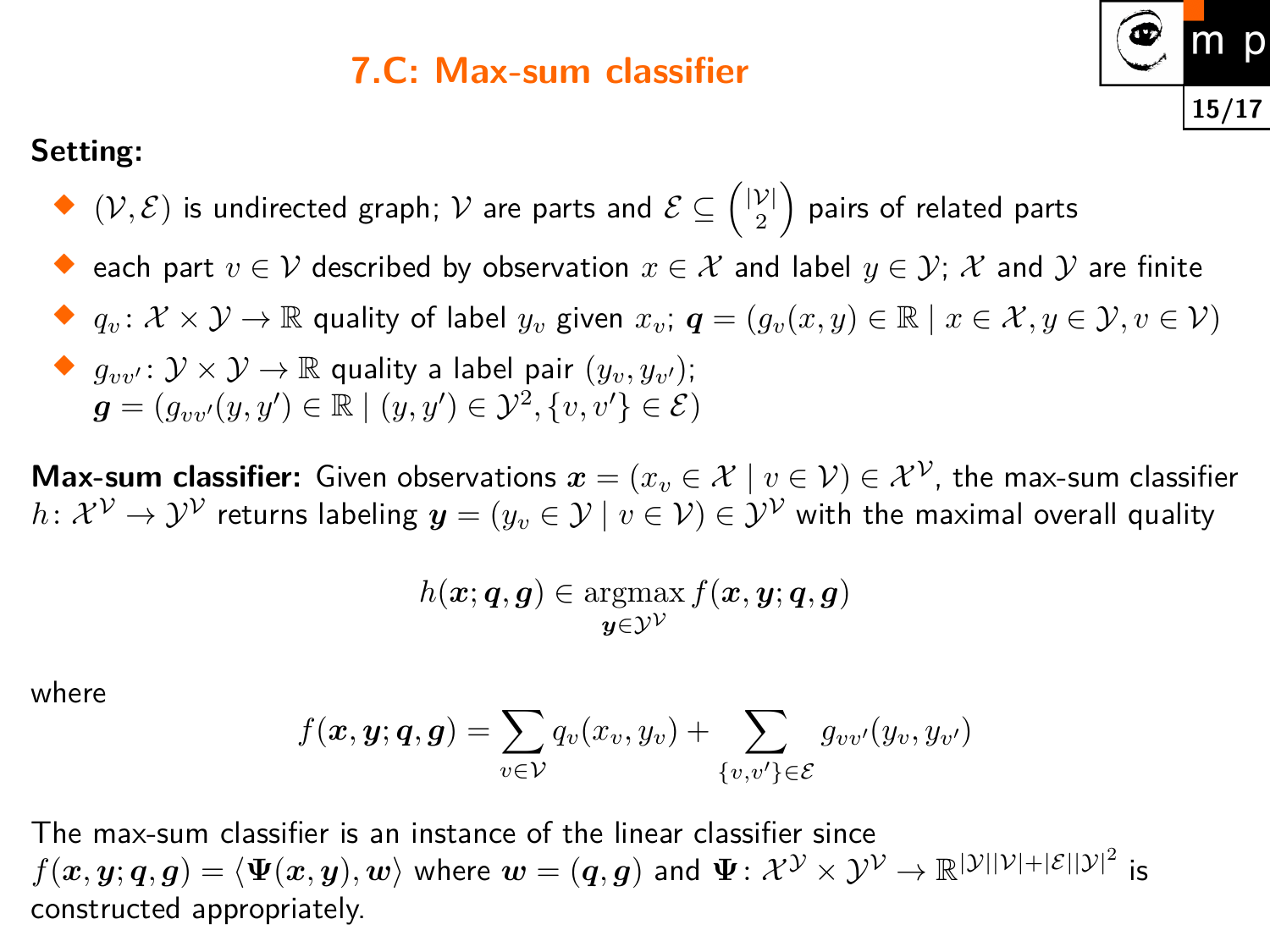# **7.C: Relation between Max-sum classifier and Gibbs distribution**

- $\blacklozenge$   $(\mathcal{V}, \mathcal{E})$  is undirected graph
- $\blacklozenge\ \{(X_v,Y_v)\mid v\in\mathcal{V}\}$  is a field of random variables taking values from  $(x_v, y_v) \in X \times \mathcal{Y}, v \in \mathcal{V}$
- $\blacklozenge$  the random variables are distributed according to the Gibbs distribution

$$
p_{\boldsymbol{q},\boldsymbol{g}}(\boldsymbol{x},\boldsymbol{y}) = \frac{1}{Z(\boldsymbol{q},\boldsymbol{g})} \exp\bigg(\sum_{v\in\mathcal{V}} q_v(x_v,y_v) + \sum_{\{v,v'\}\in\mathcal{E}} g_{vv'}(y_v,y_{v'})\bigg)
$$
  
= 
$$
\frac{1}{Z(\boldsymbol{q},\boldsymbol{g})} \exp f(\boldsymbol{x},\boldsymbol{y};\boldsymbol{q},\boldsymbol{g})
$$

♦ The optimal (Bayes) classifier minimizing the expected risk under the  $0/1$ -loss

$$
R(h) = \mathbb{E}_{(\boldsymbol{x}, \boldsymbol{y}) \sim p_{\boldsymbol{q}, \boldsymbol{g}}}[\boldsymbol{y} \neq h(\boldsymbol{x})]
$$

is the max-sum classifier

$$
h(\boldsymbol{x};\boldsymbol{q},\boldsymbol{g})\in\operatornamewithlimits{argmax}_{\boldsymbol{y}\in\mathcal{Y}^{\mathcal{V}}}f(\boldsymbol{x},\boldsymbol{y};\boldsymbol{q},\boldsymbol{g})
$$